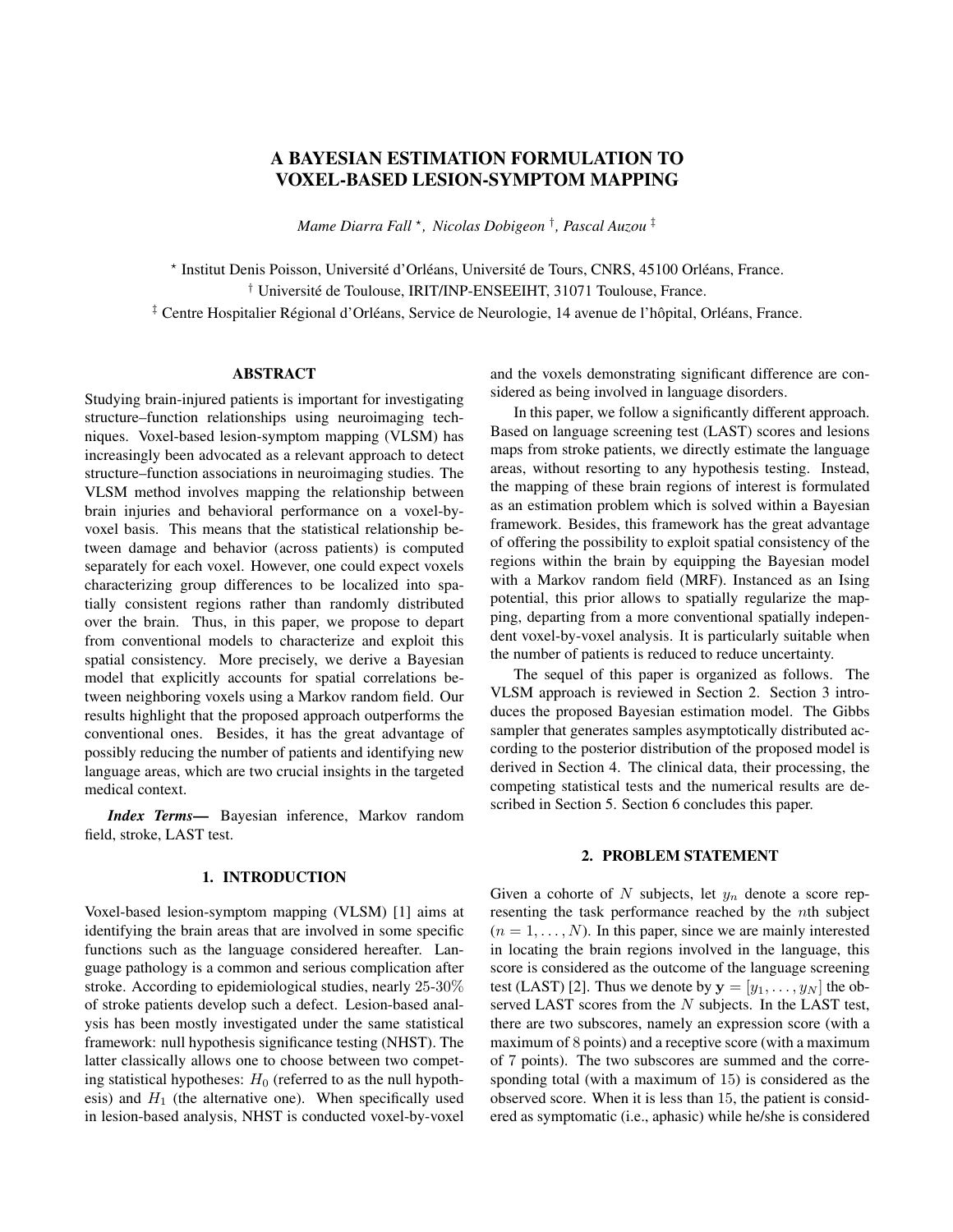as asymptomatic when the score reaches the maximum, i.e., for all  $n = 1, \ldots, N$ ,

$$
y_n \geq \begin{array}{c} \n0, \ldots, 14g, \\
f15g, \n\end{array}
$$
 if individual  $\sharp n$  is symptomatic; if individual  $\sharp n$  is asymptomatic.

Within a lesion-based study, the lesions are assumed to be (manually or automatically) delineated for each subject to produce binary lesion maps which are co-registered to a common stereotaxic space. These maps are gathered in the *N* J-matrix  $\mathbf{Z} = [\mathbf{z}_1, \dots, \mathbf{z}_J]$  with  $\mathbf{z}_j = [z_{1,j}, \dots, z_{N,j}]^T$ (where  $J$  is the total number of voxels) such that

$$
z_{n,j} = \begin{cases} 1, & \text{if voxel } \sharp j \text{ in patient } \sharp n \text{ is less in the same.} \\ 0, & \text{if voxel } \sharp j \text{ in patient } \sharp n \text{ is non-lesioned.} \end{cases}
$$

Given these two sets of observations  $v$  and  $z$ , one aims at identifying the voxels composing the language areas<sup>1</sup>. In most of the lesion-based studies, a statistical analysis is conducted following NHST. For each voxel, patients are partitioned into two groups according the state of this voxel (i.e., lesioned vs. non-lesioned). Based on this partioning, two sets of scores can be defined according to group membership. More precisely, we denote

$$
y_1^j = fy_n, n : z_{n,j} = 1g
$$
 and  $y_2^j = fy_n, n : z_{n,j} = 0g$ 

the sets of scores obtained by patients whose  $j$ th voxel is lesioned and non-lesioned, respectively, with

$$
n_1^j = \frac{\mathsf{X}}{n-1} \mathbf{1}(z_{n,j} = 1) \quad \text{ and } \quad n_2^j = \frac{\mathsf{X}}{n-1} \mathbf{1}(z_{n,j} = 0)
$$

their respective cardinalities. In lesion-symptom mapping, one is interested in whether these two groups are significantly different. In other words, for each voxel  $j \nvert 2 \nvert 1, \ldots, Jg$ , given the sets of samples  $y_1^j$  iid  $F_1$  and  $y_2^j$  iid  $F_2$  with  $F_1$  and  $F<sub>2</sub>$  unknown, one wants to decide between the two competing hypotheses

$$
H_0^j : F_1 = F_2 \quad \text{versus} \quad H_1^j : F_1 \notin F_2.
$$

The significant voxels, i.e, such that  $H_0^j$  is rejected, are considered as those belonging to language areas. In the medical literature, this two-sample problem is usually addressed via Student t-tests [1]. However, this strategy generally faces to two limitations that may question its reliability. First, the normality assumption does not always hold. Second, due to the fact that the number of subjects with lesions at a given voxel is often small, the central limit theorem does not apply. One alternative is to resort to nonparametric tests that do not rely on asymptotic results. For instance, such an approach has been adopted in [3] where a Bayesian nonparametric framework was derived. However, all aforementioned methods rely on a voxel-wise analysis, i.e., by analyzing each voxel independently of its neighbours. The aim of this work is to propose a more realistic spatial model that includes spatial interactions among neighbouring voxels. To this aim, the lesion-symptom mapping task is formulated as a statistical estimation problem, rather than a testing procedure. The language areas are located from stroke patients directly from the data. The next section describes the proposed Bayesian estimation method.

## 3. BAYESIAN ESTIMATION MODEL

Contrary to the statistical test-based procedure described above, locating the language areas is formulated as an inference task. It consists in estimating a set  $I = [\omega_1, \dots, \omega_J]^T$ of unobserved binary variables such that, for all  $j = 1, \ldots, J$ ,

$$
\omega_j = \begin{cases}\n1, & \text{if voxel } \sharp j \text{ belongs to language areas;} \\
0, & \text{otherwise.}\n\end{cases}
$$

In what follows,  $J_1$  f1, ...,  $Jq$  denotes the set of indexes of voxels belonging to language areas with  $J_1 = \text{card } f J_1 g$ . Conversely,  $J_2$  fl,..., Jg denotes the set of indexes of voxels not belonging to language areas with  $J_2 = \text{card } fJ_2g$ with  $J_1 + J_2 = J$ . These labels are estimated within a Bayesian framework, whose key ingredients are introduced below.

Likelihood – In the LAST test, any patient with a total outcome less than 15 is considered as symptomatic. Thus, to simplify the analysis, we propose to threshold the overall score by introducing a set  $\bar{y} = [\bar{y}_1, \dots, \bar{y}_N]$  of diagnosis variables such that, for all  $n = 1, \ldots, N$ ,

$$
\bar{y}_n = \begin{cases} 1, & \text{if individual } \sharp n \text{ is symptomatic} \\ 0 & \text{if individual } \sharp n \text{ is asymptomatic.} \end{cases}
$$

In what follows,  $N_1$  (resp.  $N_2$ ) will denote the number of symptomatic (resp. asymptomatic) patients,  $(N_1 + N_2 = N)$ . Then, the elements  $z_{n,j}$  of the matrix **Z** defining the binary lesion maps are assumed to be independent and identically distributed according to Bernoulli distributions

$$
z_{n,j}j\omega_j = 0 \quad \text{Ber}(\theta) \tag{1}
$$

$$
z_{n,j}j\omega_j = 1, \bar{y}_n = 1 \quad \text{Ber}(\theta_1) \tag{2}
$$

$$
z_{n,j}/\omega_j = 1, \bar{y}_n = 0 \quad \text{Ber}(\theta_0)
$$
 (3)

In (1),  $\theta$  denotes the probability, across subjects, that a voxel outside the language area is lesioned. In (2) and (3),  $\theta_1$  and  $\theta_0$ denote the lesion probability in the language area for symptomatic and asymptomatic patients, respectively. The set of unknown parameters is  $\Psi = f \cdot \theta$ ,  $\theta_0$ ,  $\theta_1$ g. We now endow them with prior distributions.

<sup>&</sup>lt;sup>1</sup>Hereafter, we refer to "language areas" the brain areas involved in language disorder.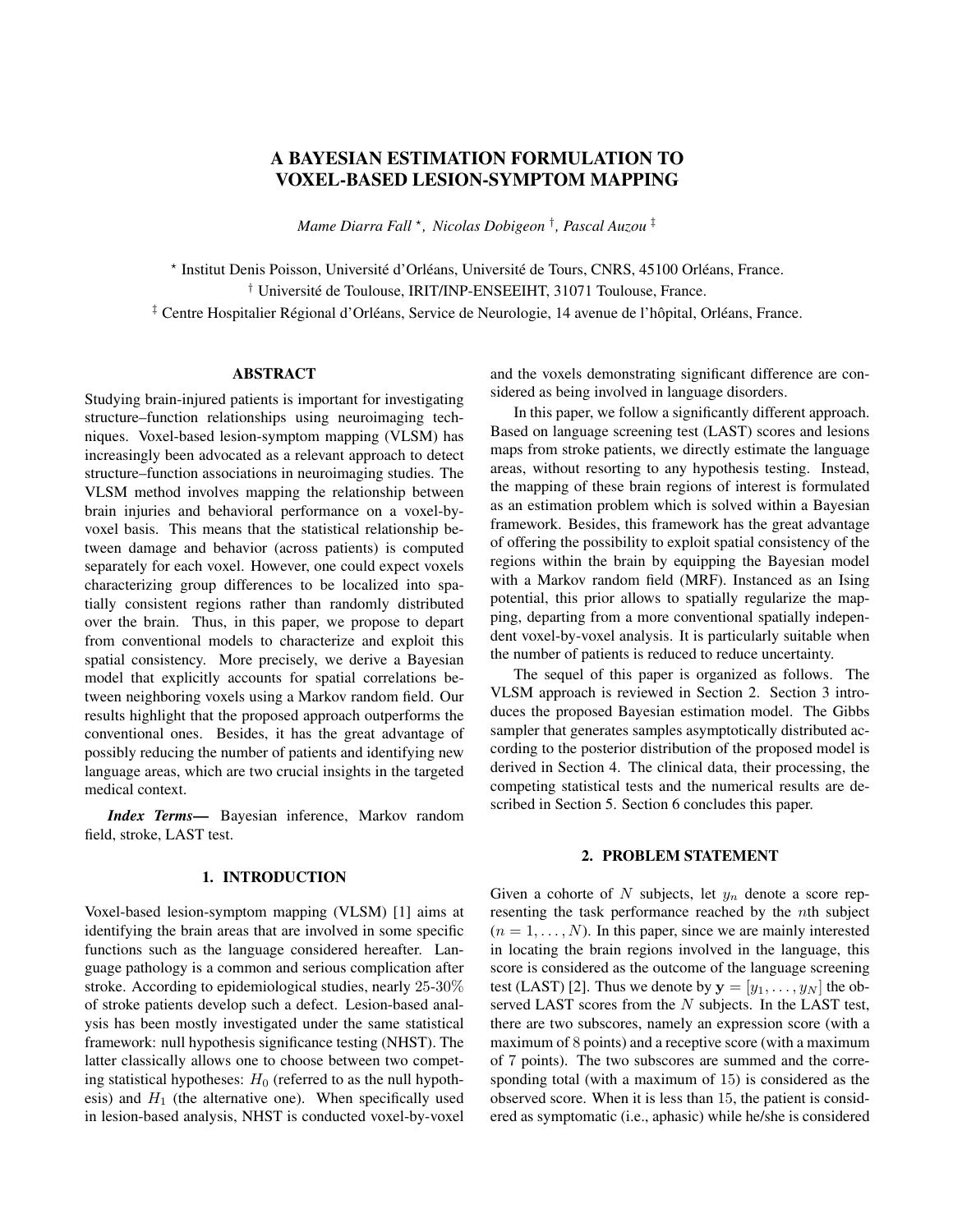**Prior modelling – We assume that the parameters** *!***,**  $\theta$ **,**  $\theta_0$ and  $\theta_1$  are a priori independent. The lesion probabilities are assigned Beta distributions

$$
\theta \quad \text{Beta}(a, b) \tag{4}
$$

$$
\theta_0 \quad \text{Beta}(a_0, b_0) \tag{5}
$$

$$
\theta_1 \quad \text{Beta}(a_1, b_1). \tag{6}
$$

Regarding the parameter of interest *!*, it is quite legitimate to consider that the components  $\omega_i$  and  $\omega_k$  (j  $\notin$  k) are not independent but there are some spatial correlations between neighboring voxels. To model this correlation, we consider an Ising model with hyperparameter  $\beta$ 

$$
\begin{array}{ccc}\n & 2 & 3 \\
\text{P} & \omega_j = k/l_{\text{y}} & / \exp 4 & \beta \delta(k - \omega_{j'})^5, & k \ 2 \ \text{f0,1g} \\
 & & & \\
\text{f}(\varepsilon \nu(j)) & & & \n\end{array}
$$

where  $\setminus j$  *is the vector <i>!* whose *j*th element has been removed,  $V(j)$  denotes the set of indexes of neighboring voxels of the jth voxel and  $\delta$  is the Kronecker symbol. The corresponding prior for *!* can be written as

$$
P[J\beta] = Z(\beta)^{-1} \exp \begin{cases} 2 & 3 \\ \mathcal{M} & \mathcal{M} \\ j=1 \ j' \in \mathcal{V}(j) \end{cases} \qquad \omega_{j'})^{\mathcal{S}}. \tag{7}
$$

The amount of spatial correlation is controlled by the Ising field parameter  $\beta$ . This latter determines the level of spatial homogeneity between neighboring voxels. A value close to zero would imply that neighboring voxels are independent. In this work, its value will be assumed to be fixed and ajusted beforehand. Its estimation can be conducted following the strategies in [4–6].

## 4. GIBBS SAMPLER

By using the Bayes rule, the posterior distribution can be expressed as follows

$$
\frac{\pi(\boldsymbol{\Psi}/\mathbf{Z},\bar{\mathbf{y}})\,\angle\,f(\mathbf{Z})\bm{\mathit{I}}\,\,,\bar{\mathbf{y}},\theta,\theta_0,\theta_1)}{\angle\,f(\mathbf{Z})\bm{\mathit{I}}\,\,,\bar{\mathbf{y}},\theta,\theta_0,\theta_1)\pi(\theta)\pi(\theta_0)\pi(\theta_1)\pi(\bm{\mathit{I}}\,)\,}
$$

where the likelihood  $f(\mathbf{z}/\mathbf{I}, \bar{\mathbf{y}}, \theta, \theta_0, \theta_1)$  has been defined in (1), (2) and (3), and the prior distributions  $\pi(\theta)$ ,  $\pi(\theta_0)$ ,  $\pi(\theta_1)$ and  $\pi$ (*!*j $\beta$ ) in (4), (5), (6), and (7). It leads to

$$
\pi(\Psi/\mathbf{Z}, \bar{\mathbf{y}}) \times
$$
\n
$$
\begin{array}{ll}\n\mathbf{\Psi} \times \mathbf{\Psi} & \mathbf{\Psi} \times \mathbf{\Psi} \\
\mathbf{\Psi} \times \mathbf{\Psi} & \mathbf{\Psi} \\
n=1 \, j \in \mathcal{I}_2 & n=1 \, j \in \mathcal{I}_1\n\end{array}
$$
\n
$$
\begin{array}{ll}\n\mathbf{\Psi} \times \mathbf{\Psi} \times \mathbf{\Psi} \\
\mathbf{\Psi} \times \mathbf{\Psi} \\
\mathbf{\Psi} \times \mathbf{\Psi} \\
\mathbf{\Psi} \times \mathbf{\Psi} \\
n=1 \, j \in \mathcal{I}_1\n\end{array}
$$
\n
$$
\begin{array}{ll}\n\mathbf{\Psi} \times \mathbf{\Psi} \\
\mathbf{\Psi} \times \mathbf{\Psi} \\
\mathbf{\Psi} \times \mathbf{\Psi} \\
\mathbf{\Psi} \times \mathbf{\Psi} \\
\mathbf{\Psi} \times \mathbf{\Psi} \\
\mathbf{\Psi} \times \mathbf{\Psi} \\
\mathbf{\Psi} \times \mathbf{\Psi} \\
\mathbf{\Psi} \\
\mathbf{\Psi} \\
\mathbf{\Psi} \\
\mathbf{\Psi} \\
\mathbf{\Psi} \\
\mathbf{\Psi} \\
\mathbf{\Psi} \\
\mathbf{\Psi} \\
\mathbf{\Psi} \\
\mathbf{\Psi} \\
\mathbf{\Psi} \\
\mathbf{\Psi} \\
\mathbf{\Psi} \\
\mathbf{\Psi} \\
\mathbf{\Psi} \\
\mathbf{\Psi} \\
\mathbf{\Psi} \\
\mathbf{\Psi} \\
\mathbf{\Psi} \\
\mathbf{\Psi} \\
\mathbf{\Psi} \\
\mathbf{\Psi} \\
\mathbf{\Psi} \\
\mathbf{\Psi} \\
\mathbf{\Psi} \\
\mathbf{\Psi} \\
\mathbf{\Psi} \\
\mathbf{\Psi} \\
\mathbf{\Psi} \\
\mathbf{\Psi} \\
\mathbf{\Psi} \\
\mathbf{\Psi} \\
\mathbf{\Psi} \\
\mathbf{\Psi} \\
\mathbf{\Psi} \\
\mathbf{\Psi} \\
\mathbf{\Psi} \\
\mathbf{\Psi} \\
\mathbf{\Psi} \\
\mathbf{\Psi} \\
\mathbf{\Psi} \\
\mathbf{\Psi} \\
\mathbf{\Psi} \\
\mathbf{\Psi} \\
\mathbf{\Psi} \\
\mathbf{\Psi} \\
\mathbf{\Psi} \\
\mathbf{\Psi} \\
\mathbf{\Psi} \\
\mathbf{\Psi} \\
\mathbf{\Psi} \\
\mathbf{\Psi} \\
\mathbf{\Psi} \\
\mathbf{\Psi} \\
\mathbf{\Psi} \\
\mathbf{\Psi} \\
\mathbf{\Psi} \\
\mathbf{\Psi} \\
\
$$

Since computing the Bayesian estimates associated to this posterior distribution is not straightforward, we propose to generate samples asymptotically distributed according to this posterior using a Gibbs sampler. It consists in drawing samples according to the full conditional of each parameter successively. These steps are detailed below.

**Sampling according to**  $\pi(\theta)$ *!*, **Z**) – The posterior probability of having a lesioned voxel outside the language area is

$$
\pi(\theta j! , \mathbf{Z}) \times \theta^{a-1} (1 - \theta)^{b-1} \overset{\text{W}}{\longrightarrow} \theta^{z_{rj}} (1 - \theta)^{1-z_{rj}}
$$
\n
$$
\times \theta^{a+\binom{P_N}{n-1}} \overset{P}{\longrightarrow} \epsilon_{\mathcal{I}_2} z_{rj})^{-1} (1 - \theta)^{b+N} J_2 - \binom{P_N}{n-1} \overset{P}{\longrightarrow} \epsilon_{\mathcal{I}_2} z_{rj})^{-1}.
$$

This conditional is recognisable as a Beta distribution with parameters  $a + \left[\begin{array}{cc}N\end{array}\right]$   $\left[\begin{array}{cc}N\end{array}\right]$  and  $b+NJ_2$   $\left[\begin{array}{cc}N\end{array}\right]$   $\left[\begin{array}{cc}N\end{array}\right]$   $\left[\begin{array}{cc}N\end{array}\right]$   $\left[\begin{array}{cc}N\end{array}\right]$ 

**Sampling according to**  $\pi(\theta_1/I, \mathbf{Z})$  – The posterior probability of having a lesioned voxel in language areas of symptomatic subjects is

$$
\pi(\theta_1/\mathbf{1}, \mathbf{Z}) \times \theta_1^{\alpha-1} (1 - \theta_1)^{b_1 - 1} \underset{n=1 \ j \in \mathcal{J}_1}{\overset{\Psi_1}{\otimes}} \times \theta_1^{z_{nj}} (1 - \theta_1)^{1 - z_{nj}}
$$
\n
$$
\times \theta_1^{a_1 + \frac{P_{N_1} P_{n-1}}{n-1}} \times \sigma_1^{z_{nj} - 1} (1 - \theta_1)^{b_1 + N_1 J_1 - \frac{P_{N_1} P_{n-1}}{n-1}} \times \sigma_1^{z_{nj} - 1}.
$$

This is also recognisable as a Beta distribution with parameters  $a_1 + \left[\begin{array}{c} N_1 \\ n=1 \end{array}\right]$   $\subset \sigma_1$   $z_{nj}$  and  $b_1 + N_1 J_1$   $\left[\begin{array}{c} N_1 \\ n=1 \end{array}\right]$   $\subset \sigma_1$   $z_{nj}$ .

**Sampling according to**  $\pi(\theta_0)^t$ , **Z**) – The posterior probability of having a lesioned voxel in language areas of asymptomatic subjects is

$$
\pi(\theta_0 j \dots) \times \theta_0^{a_0-1} (1 - \theta_0)^{b_0-1} \sum_{n=1}^{\Psi_2} \gamma \theta_0^{z_{nj}} (1 - \theta_0)^{1-z_{nj}}
$$
  

$$
\times \theta_0^{a_0+} \xrightarrow{P_{N_2} P} \xi_{\mathcal{I}_1} z_{nj} -1 \begin{pmatrix} 1 & \theta_0 \end{pmatrix}^{b_0+N_2} J_1 - \xrightarrow{P_{N_2} P} \xi_{\mathcal{I}_1} z_{nj} -1.
$$

This conditional is again a Beta distribution with parameters  $a_0 + \left[\frac{N_2}{n-1}\right]_{j \in \mathcal{J}_1} \sum_{z_{nj}}$  and  $b_0 + N_2 J_1 + \left[\frac{N_2}{n-1}\right]_{j \in \mathcal{J}_1} \sum_{z_{nj}}$ .

**Sampling according to**  $\pi$  (*!*  $\beta$ ,  $\theta$ <sub>0</sub>,  $\theta$ <sub>1</sub>, **y**, **Z**) – The vector *!* can be updated coordinate-by-coordinate using Gibbs moves. For each voxel  $j \nightharpoonup \negthinspace 1, 2, \ldots, Jg, \omega_j$  is a binary variable whose conditional distribution is defined by the probability

$$
\mathrm{P} \ \omega_j = 1/l \ \rangle_j, \mathbf{z}_j, \bar{\mathbf{y}} \ = \frac{p_1}{p_1 + p_0}
$$

where, for  $k \n\geq f0, 1q$ ,

$$
p_k = P \omega_j = k / \mathbf{I}_{\setminus j} f(\mathbf{z}_j / \omega_j = k, \bar{\mathbf{y}})
$$

 $\overline{1}$ 

with

$$
\begin{array}{ccc}\n & & \circ & & 1 \\
\text{P} & \omega_j = k/l_{\text{y}} & \text{exp}^{\text{Q}}\beta & \delta(k & \omega_{j'})\mathsf{A} \\
 & & & \downarrow_{j' \in \mathcal{V}(j)}\n\end{array}
$$